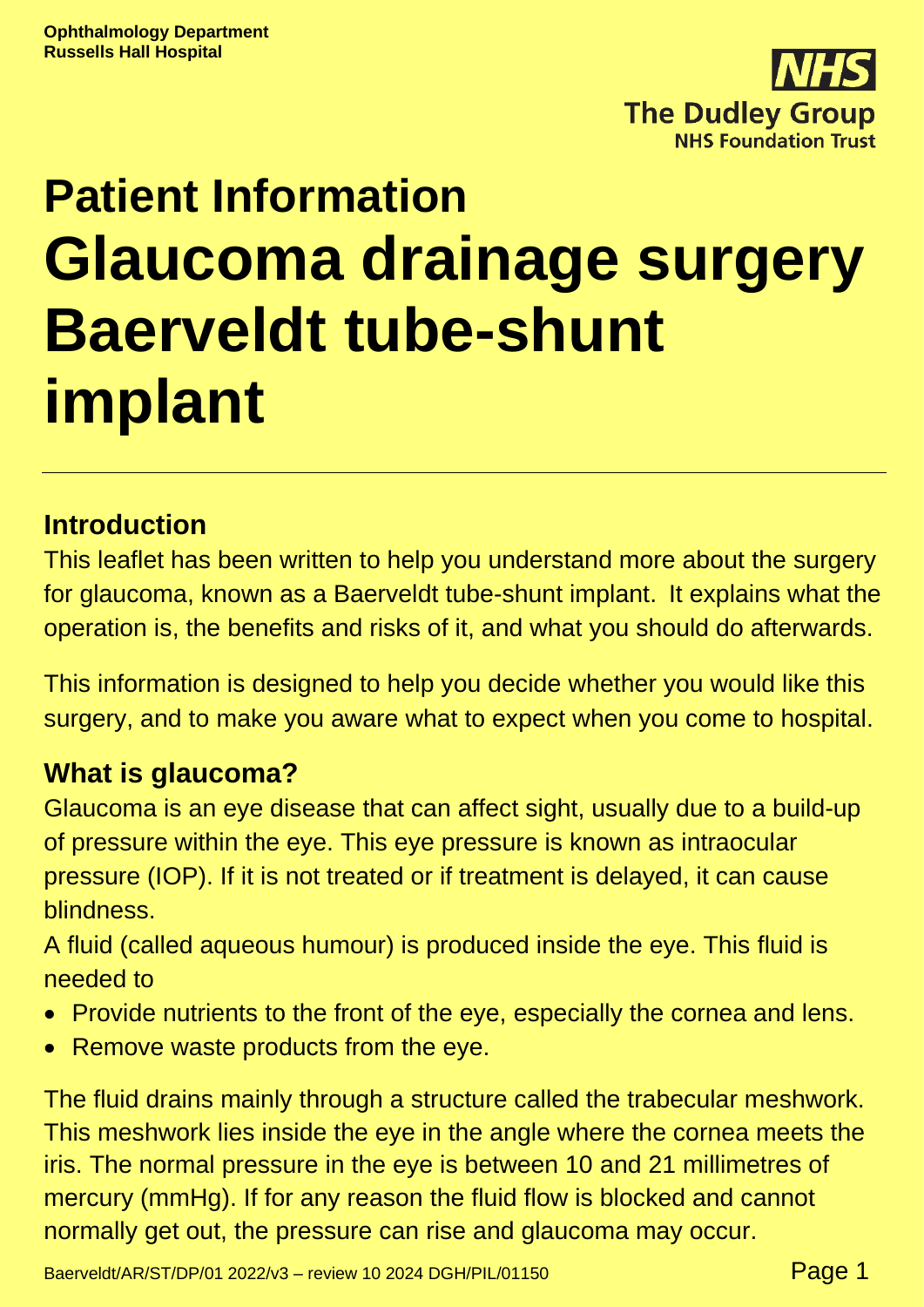# **What treatment options and alternatives are there?**

There are various treatment options including tablets, eye drops, laser treatment and drainage surgery, which includes; trabeculotomy, iStent, trabeculectomy and glaucoma tube surgery. Your consultant will discuss all the possible options with you and you can decide which option you prefer. Eye drops and laser trabeculoplasty are by far the most commonly used initial treatments.

You do not have to have treatment – it is ultimately your decision. However, if glaucoma is not treated, it may eventually cause blindness.

Please note that almost all glaucoma treatments and procedures, including laser treatments, are used to control / slow down glaucoma and not to improve your vision.

**Once vision is lost from glaucoma, you cannot get it back. All treatment for glaucoma is aimed at slowing down the rate of progression of glaucoma, to reduce the risk of complete blindness during your lifetime.**

### **What is a tube-shunt?**

Tube-shunts are devices that are used to reduce the intraocular pressure (IOP) in glaucoma by draining the fluid (aqueous humour) from inside the eye to a small blister or bleb behind the eyelid. Reducing the pressure on the optic nerve in this way prevents further damage and further loss of vision in glaucoma.

# **What is tube-shunt implant surgery?**

It is an operation to implant a tube-shunt into your eye. A tube-shunt is a silicon tube that has a diameter outside of 0.64mm, so it is very small.

During the operation, one end of the tube is securely inserted into the back of the eye. The other end is connected to a white silicon plate that rests on the surface of the eye (sclera), underneath the eye lid. This plate acts like a reservoir for the fluid from inside the eye to be drained away (see figures 1 and 2 on the following page).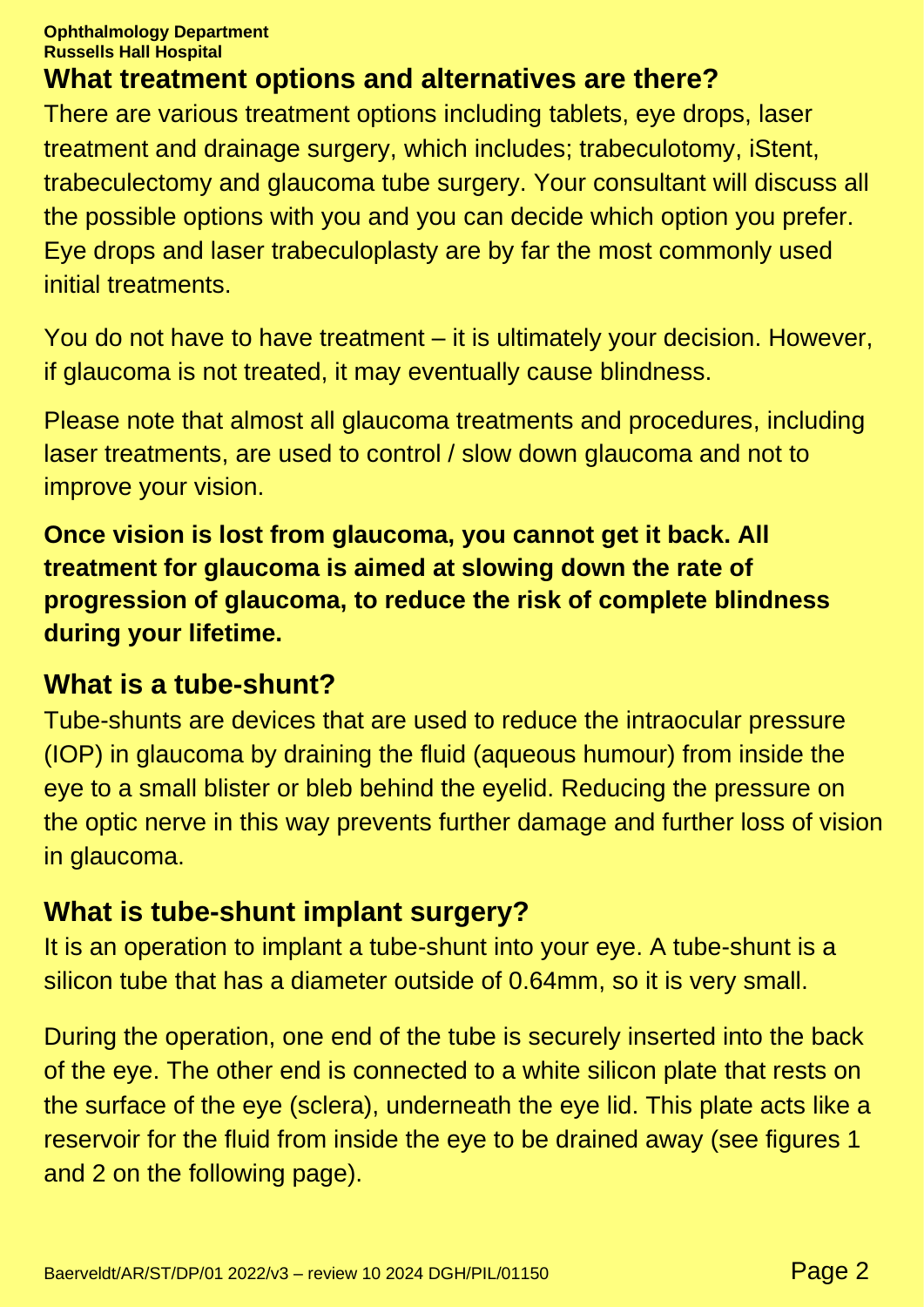

Figure 1 shows a Baerveldt glaucoma tube implant.



Figure 2 shows a tube-shunt implant and donor scleral graft.

A membrane called the conjunctiva covers the front of the eye and lines the inside of the eyelids. It covers the silicon plate and absorbs the fluid that collects in it. As the fluid can now drain through the newly created drainage channel, your eye pressure will be reduced.

When the tube-shunt is first put in, the eye surgeon will partially close it with a stitch called a Supramid stent stitch. This helps to prevent too much fluid coming out of the eye which would cause the eye pressure to be too low.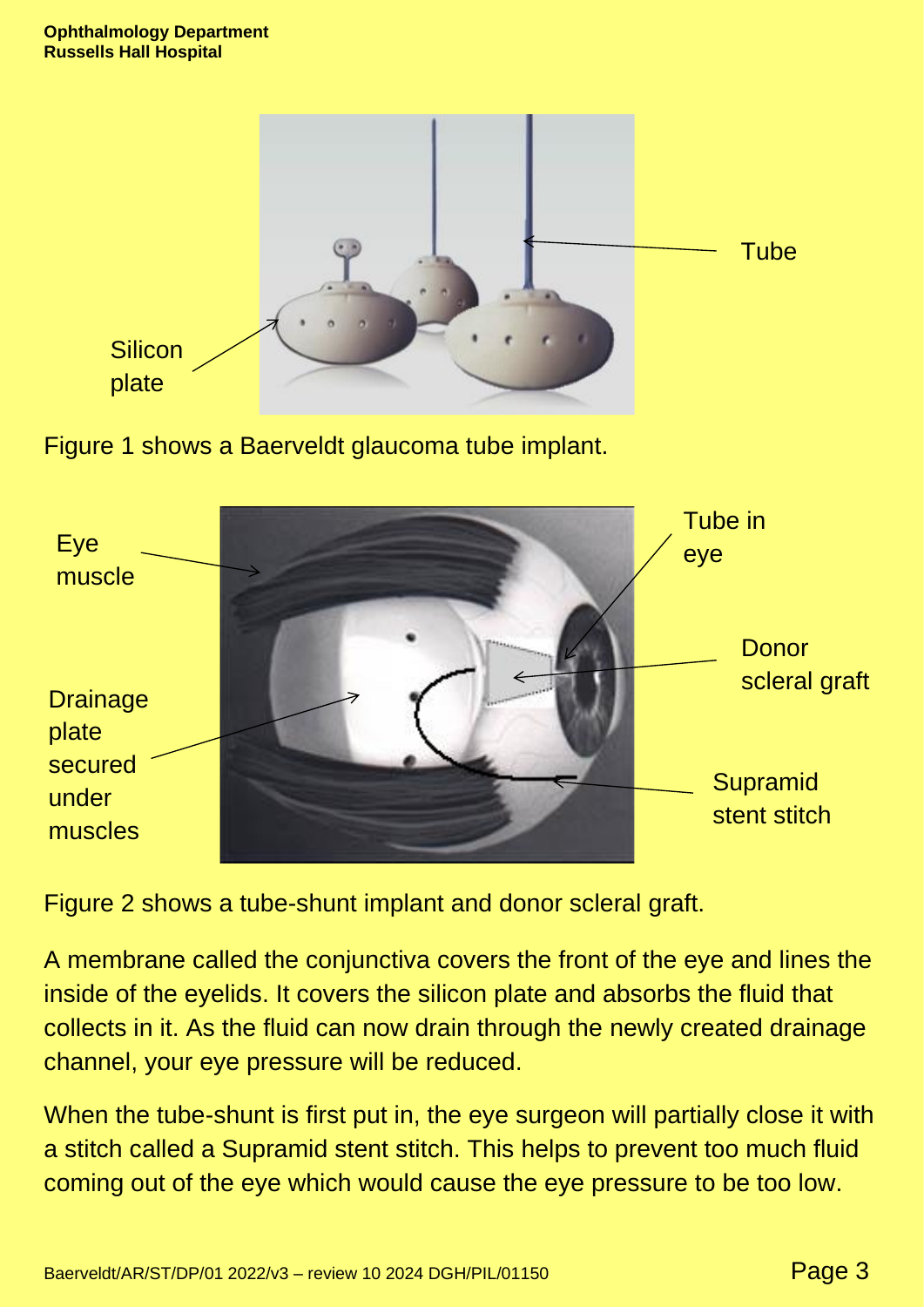As the tube-shunt settles in, this stitch can be adjusted to either let more or less fluid out, depending on the pressure of fluid in your eye.

The glaucoma tube-shunt is going to stay in the eye for the rest of the person's life, so we need to cover the portion of the tube outside the eye. This prevents the tube from moving and becoming exposed. To do this, we can either use a donor scleral patch graft (see figure 2) or a Tutoplast scleral patch graft.

### **What is a donor scleral patch graft?**

It is a piece of sclera (the white tissue of the eye) and it is attached to the eye using stitches.

The tissue is obtained from deceased people who donated their organs for medical use after death. It is obtained from the Human Tissue Bank in the UK. The donors have been screened for any diseases that can be spread from one person to another, except for

- Prion infection which could cause Creutzfeldt-Jakob disease (CJD).
- Spongiform encephalopathy.

These diseases cannot be detected by the normal screening procedures. However, it is extremely rare for people to get an infection from receiving donor tissue. Please discuss this with our glaucoma team if you have any concerns about this.

# **What is a Tutoplast scleral patch graft?**

It is a piece of human tissue called collagen that has been sterilised and preserved using a method called the Tutoplast process, making it safe to use as a graft. Again, this tissue is obtained from deceased people who donated their organs for medical use after death.

### **Why is this operation recommended?**

Glaucoma tube-shunt implant surgery is a complex procedure that is normally recommended for patients with specific types of glaucoma, such as

• Complex secondary glaucoma. Secondary glaucoma is where the cause of increased eye pressure can be linked to other eye conditions, operations, injuries or medications.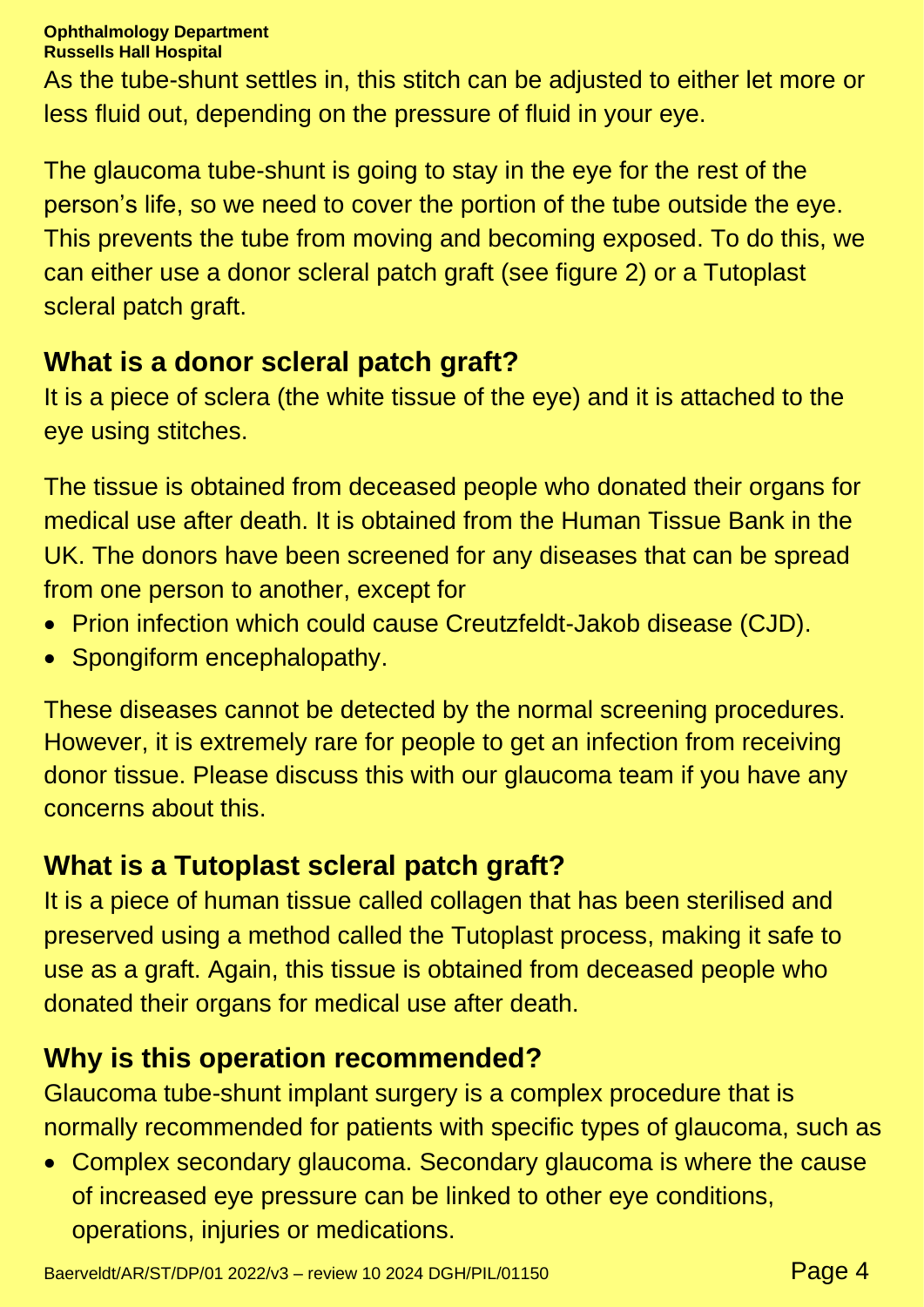- Advanced glaucoma.
- Glaucoma where eye pressure is not controlled, even on maximum glaucoma medications, or has not responded to other types of glaucoma treatment.

It is also recommended when conventional glaucoma drainage surgery (trabeculectomy) is unlikely to be successful.

It is used to treat difficult and uncontrollable glaucoma, not to improve vision**. In glaucoma, vision or visual field which is already lost cannot be recovered or restored.**

### **What are the benefits?**

This operation will not improve your vision or cure glaucoma, but aims to slow down further loss of your sight from glaucoma damage. The goal is to reduce your risk of blindness from glaucoma in your lifetime.

### **How successful is tube-shunt implant surgery?**

The tube-shunt operation is generally a very successful operation for glaucoma that has not responded to other types of glaucoma treatment. Research has shown that eye pressure is reduced in about 80 per cent of patients (eight out of every 10 patients), followed up one year after surgery.

The success rates usually go down with time. However, if needed, the operation can be repeated or another treatment can be offered. Some patients may also need to use one or more glaucoma eye drop medications to maintain a satisfactory eye pressure level. If the tube-shunt surgery fails, other surgical or laser procedures may be needed.

### **What are the risks?**

As with all surgery, this operation carries some risks and complications. It is important that we tell you about these risks so you have the information you need to make a decision about the operation.

### **Complications that can occur in some patients**

Eye pressure could become too low when the tube-shunt starts working. The medical name of this is hypotony.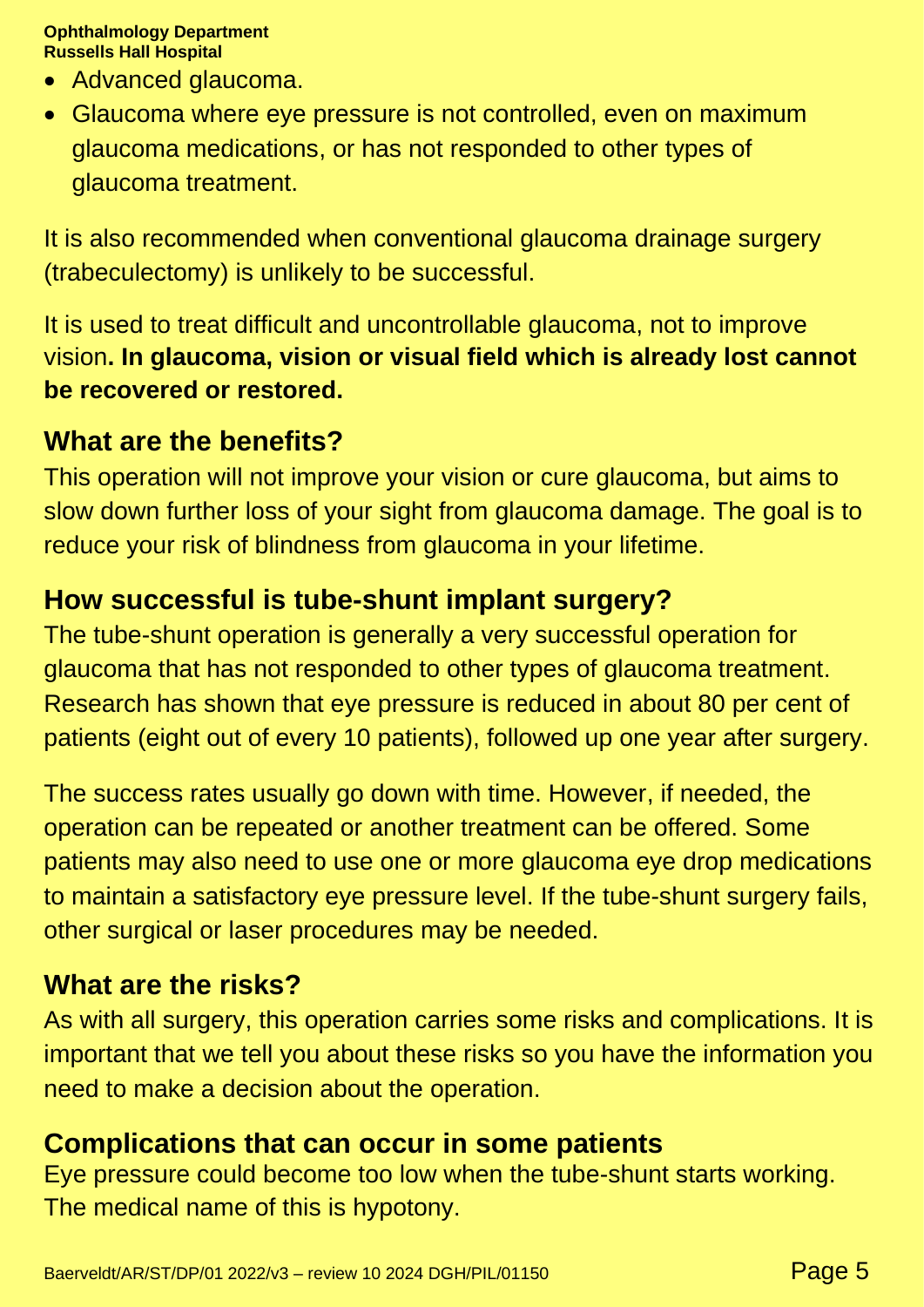### **Ophthalmology Department**

**Russells Hall Hospital**

If this happens, it may be necessary to inject a 'jelly-like' substance (known as viscoelastics) into the front part of your eye, to maintain eye pressure until it stabilises.

If your eye pressure remains too low, you may need to have a procedure to adjust the Supramid stent stitch on the tube-shunt to let less fluid out. This prevents complications from low eye pressure.

Other risks of the operation include infection, reduced sight or a loss of sight, bleeding inside the eye, double vision, a droopy eyelid, pain, haziness in the cornea and very rarely, retinal detachment. Cataract formation may be increased by this surgery and this may cause reduced vision.

If you have a general anaesthetic, this can cause serious problems such as an allergic reaction, but these are very rare. If you have any worries about this, you can discuss them at your meeting before your operation (health assessment), or with the anaesthetist before your operation.

### **What happens before the operation?**

You should continue to take any eye drops and tablets for your glaucoma as prescribed until the time of your surgery, unless you are told not to use them. You may be asked to use a new eye drop four times a day in the eye that will be having surgery, for four weeks before the operation.

If you are taking any blood thinning tablets (such as warfarin or aspirin) they may increase the risk of bleeding during the operation. You should discuss this with your glaucoma team. They may advise you to stop them for a week before surgery, if this will not affect your general health.

You will be given instructions about eating and drinking before the operation in your operation appointment letter.

### **What happens during the operation?**

The doctor will explain the treatment to you and discuss any concerns or questions you may have with you. If you are happy to proceed with the treatment, you will need to sign a consent form.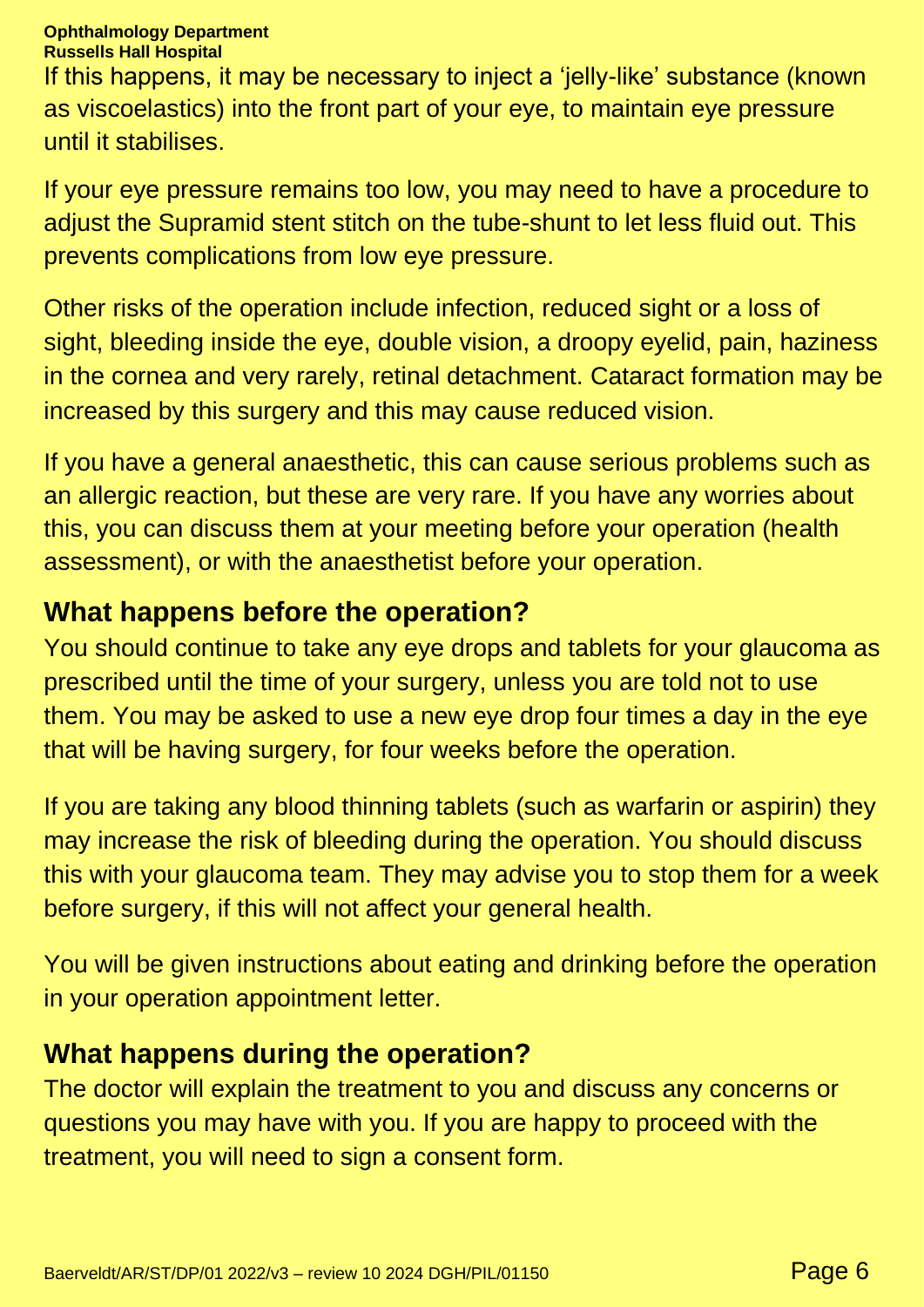You will usually be given a general anaesthetic for the operation. This means you will be asleep during the procedure. Your anaesthetist will discuss this with you before the operation.

# **How long does it take?**

The operation usually takes about two and a half hours to perform.

# **What happens after the operation?**

After the operation, you will be taken to the recovery area where you will wake up. In the recovery area, nursing staff will look after you, checking your blood pressure and pulse, and giving you pain relief medication, if needed.

Immediately after your operation, your eye will be covered by an eye pad and protective plastic shield.

Once the nurses are happy that you have completely recovered from the operation and general anaesthetic, you can go home. We will give you all the medications you need. The team will make an appointment for you to be reviewed the next morning in the glaucoma clinic.

# **What can I expect after tube-shunt surgery?**

The eye pad and shield will be taken off in the glaucoma clinic the morning after your operation. You will have to take steroid tablets for three weeks, on gradually decreasing doses. You will also need to use a few eye drop medications. If you feel you cannot take steroid tablets for any reason, please talk to your glaucoma team.

Your eye will be a bit gritty and sore for at least a few days. Your eye may feel sore for a few weeks. After your eye has settled down, the tube is usually not visible. However, you may be able to feel the device under your upper eyelid. As the tube remains inside your eye, try not to rub your eyes as this might cause the tube to move and damage other parts of the eye.

### **What should I look out for at home? If you have any of the following after trabeculectomy surgery:**

• Reduced vision or loss of vision.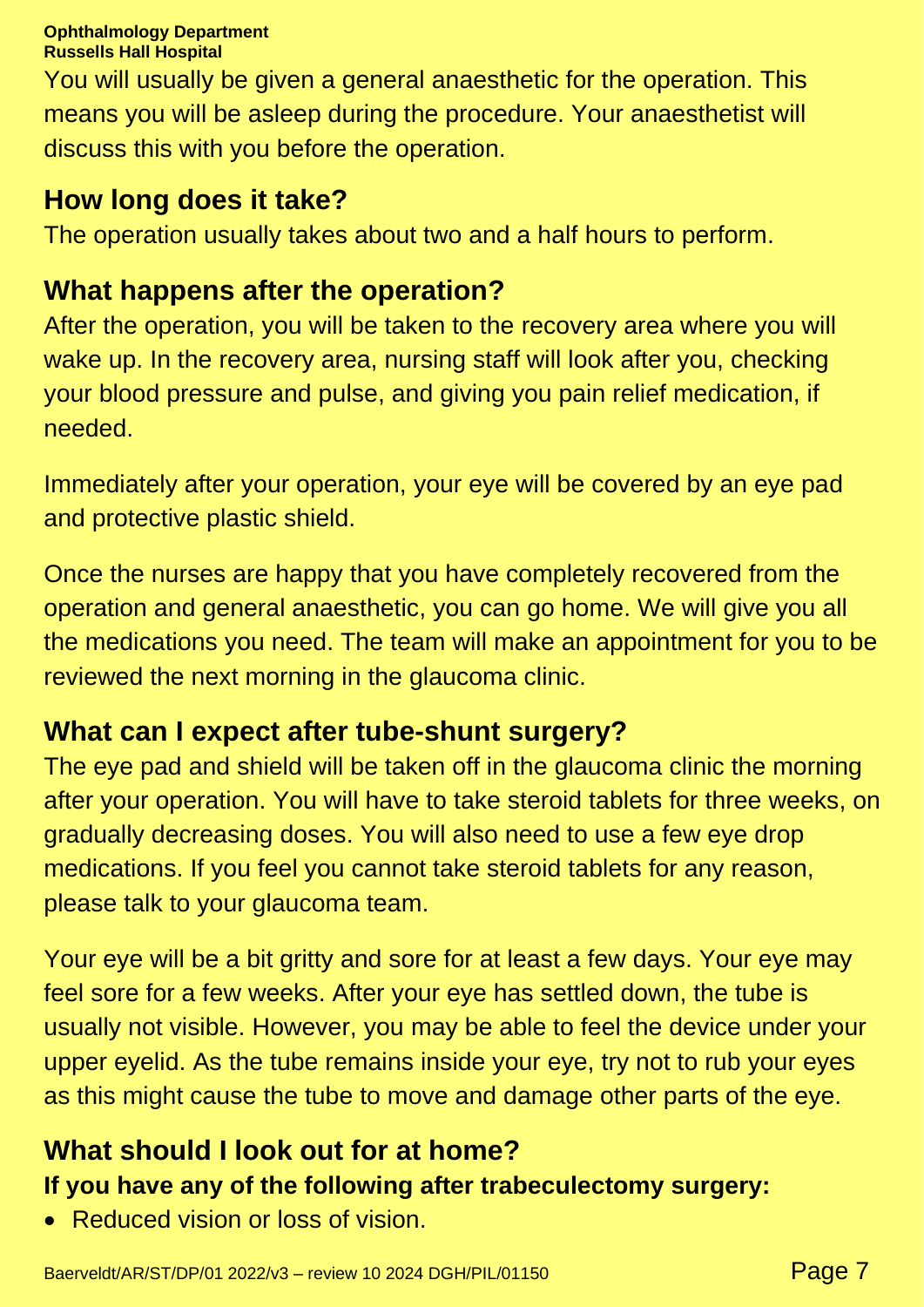- Severe pain that does not go away.
- Any abnormal discharge from your eye, especially if it is increasing. Please contact the **Urgent Referral Clinic** team at Russells Hall Hospital Eye Clinic on **01384 456111 ext. 3633.**

### **Follow up appointments**

You will need to be closely followed up in the glaucoma clinic in the first three months after the surgery. It is therefore a good idea not to be away or outside the country during this critical period.

In order that we can check your eye, you will need to come to the Eye Clinic after **one day, one week and later depending on your particular condition**.

# **What happens if my eye pressure rises again after the tube-shunt operation?**

The tube-shunt is partly blocked by the Supramid stent stitch which is used to prevent low eye pressure. If the eye pressure starts to rise again, the stitch can be removed or adjusted to allow more fluid through the tube. This procedure is carried out using a local anaesthetic, so your eye will be numb.

Sometimes, eye pressure is still too high due to a large amount of scar tissue forming over the tube-shunt drainage plate. In this case, we can carry out a procedure to put tiny holes in the scar tissue, using an anti-scarring medication.

Alternatively, we can carry out laser treatment to improve the function of the tube-shunt.

### **Follow up**

Even if your eye pressure has stabilised after tube-shunt surgery, we will still need to see you at the glaucoma clinic for regular monitoring. Your eye pressure could rise again in the future.

Also, it is possible that the position of the tube may need to be adjusted if it moves and becomes too close to the cornea. A cataract may also form, which may require a cataract operation.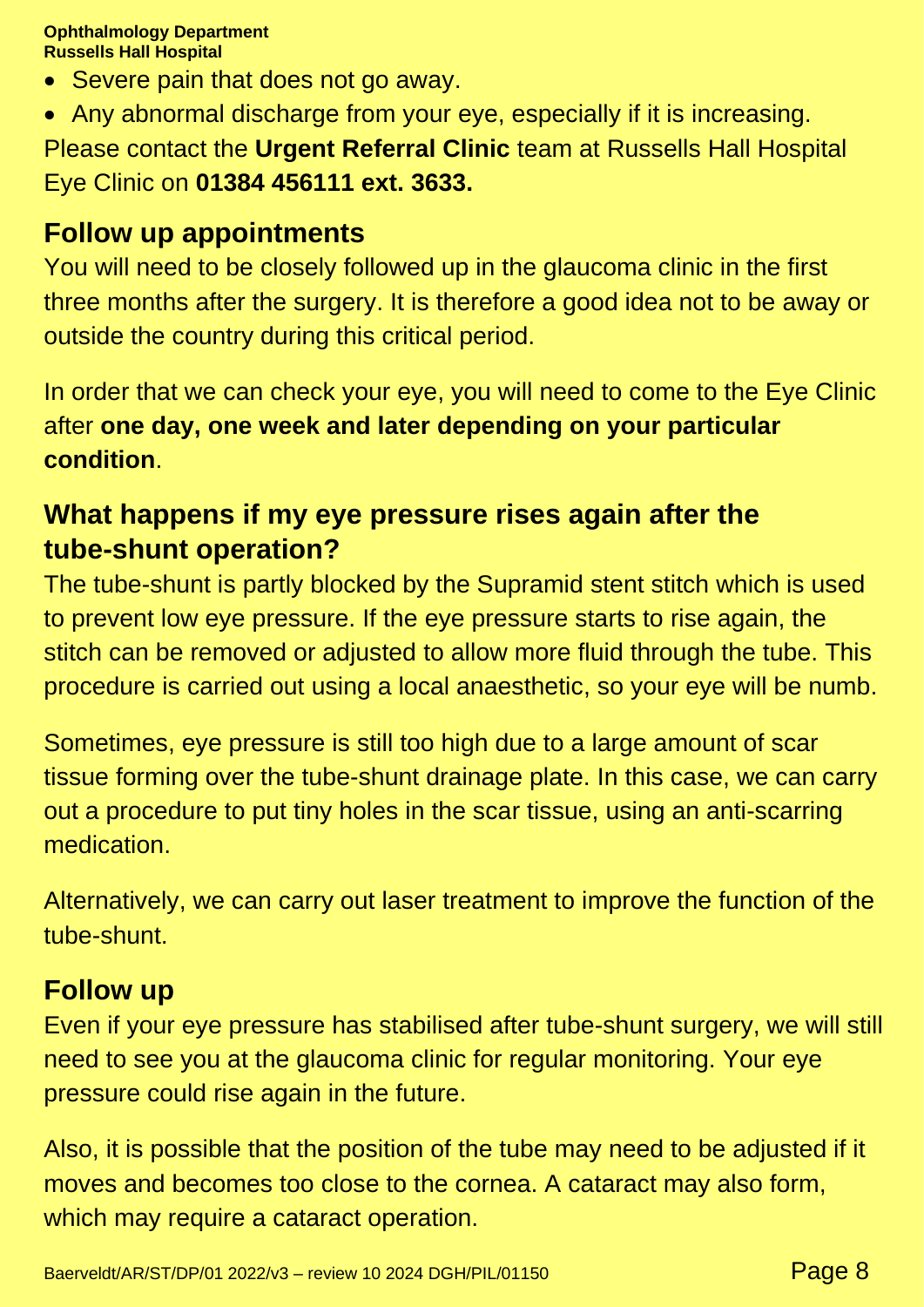### **Can I find out more?**

You can find more information on glaucoma, the risk of blindness from glaucoma, and various treatment options from the following websites:

<http://www.glaucoma-association.com/>

<http://www.glaucoma-association.com/about-glaucoma/what-is-glaucoma> [http://www.nei.nih.gov/health/glaucoma/glaucoma\\_facts.asp](http://www.nei.nih.gov/health/glaucoma/glaucoma_facts.asp)

[http://www.rnib.org.uk/eyehealth/eyeconditions/eyeconditionsdn/Pages/glau](http://www.rnib.org.uk/eyehealth/eyeconditions/eyeconditionsdn/Pages/glaucoma.aspx) [coma.aspx](http://www.rnib.org.uk/eyehealth/eyeconditions/eyeconditionsdn/Pages/glaucoma.aspx)

<http://en.wikipedia.org/wiki/Glaucoma>

<http://www.nice.org.uk/guidance/cg85/ifp/chapter/About-this-information> <https://www.rcophth.ac.uk/patients/glaucoma/>

# **What if I have any problems or questions after reading this leaflet?**

**If there is anything you do not understand, or you are concerned or worried about any part of the treatment, contact:**

The **Urgent Referral Clinic** team at Russells Hall Hospital Eye Clinic on **01384 456111 ext. 3633.**

# **Eye emergency, out of hours**

In case of an eye emergency after the closing hours of the Eye Clinic at Russells Hall Hospital (including weekends and bank holidays), please contact:

# **Birmingham and Midland Eye Centre** on **0121 507 4440**

The doctor on call is usually based at the Eye Centre, City Hospital, Dudley Road, Birmingham. They may need to call you back, and if necessary, they will arrange for you to visit them.

**Note:** the information in this booklet is provided for information only. The information found is **not** a substitute for professional medical advice or care by a qualified doctor or other health care professional. **Always** check with your doctor if you have any concerns about your condition or treatment. This is only indicative and general information for the procedure. Individual experiences may vary and all the points may not apply to all patients at all times. Please discuss your individual circumstances with your eye doctor.